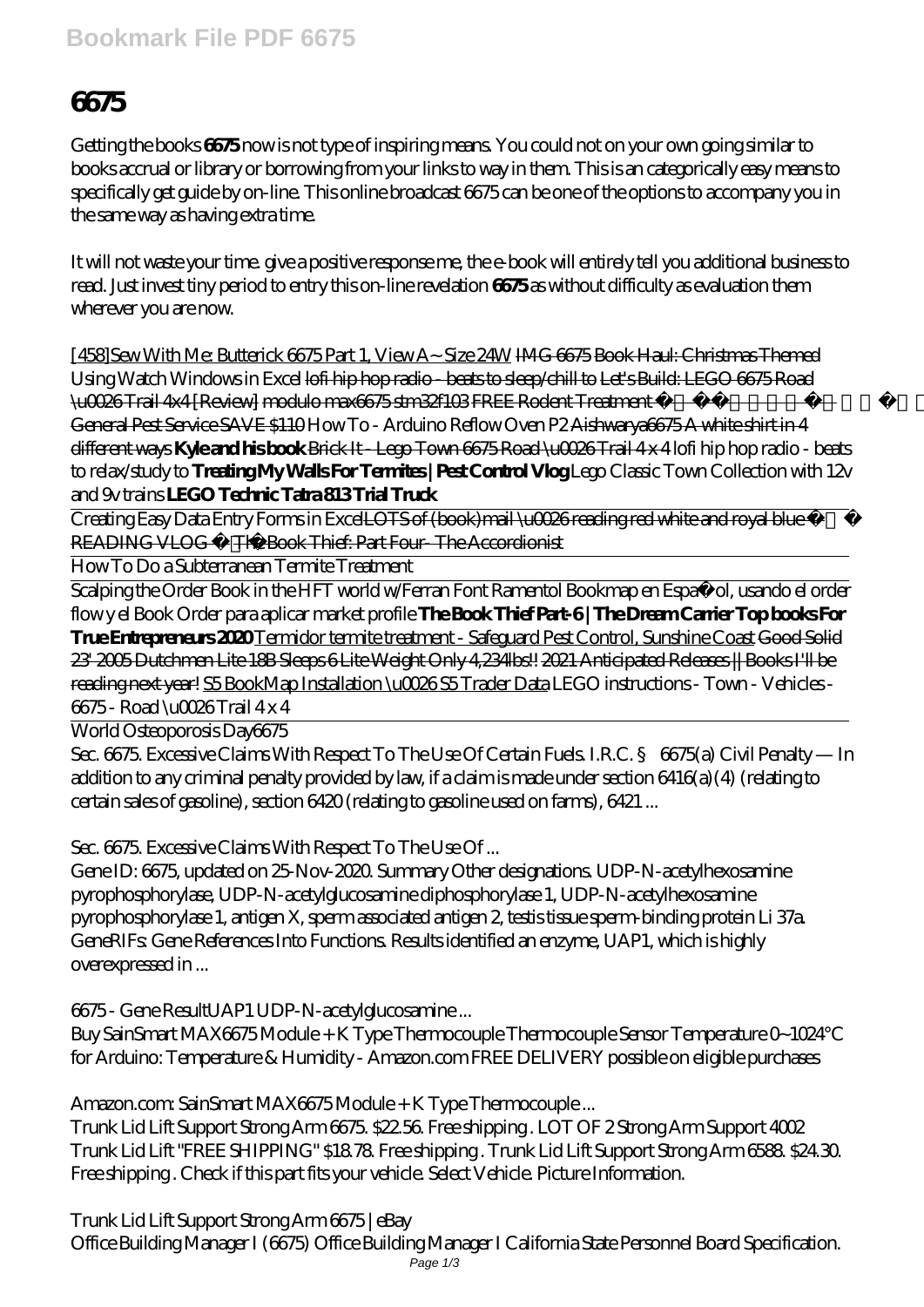Schematic Code: QB60. Class Code: 6675. Established: 06/04/1948. Revised: 05/23/1979. Title Changed: 12/17/1959. Definition. Under general direction, to plan the work and direct the staff engaged in the maintenance, repair, custodial ...

#### *Office Building Manager I (6675) - CalHR*

Taurocholic acid is a bile acid taurine conjugate of cholic acid that usually occurs as the sodium salt of bile in mammals. It has a role as a human metabolite. It is an amino sulfonic acid and a bile acid taurine conjugate. It derives from a cholic acid.It is a conjugate acid of a taurocholate.

### *Taurocholic acid | C26H45NO7S - PubChem*

6675 Holmes Rd Directions {{::location.tagLine.value.text}} Sponsored Topics. Legal. Help. View detailed information and reviews for 6675 Holmes Rd in Kansas City, Missouri and get driving directions with road conditions and live traffic updates along the way. < style type="text/css"> @font-face...

### *6675 Holmes Rd - Kansas City MO - MapQuest*

6675 Back Creek Rd , Boones Mill, VA 24065-2015 is currently not for sale. The 2,600 sq. ft. single-family home is a 3 bed, 3.0 bath property. This home was built in 2020 and last sold on 11/9/2020 for \$280,000. View more property details, sales history and Zestimate data on Zillow.

### *6675 Back Creek Rd, Boones Mill, VA 24065 | Zillow*

6675 Shale St , West Richland, WA 99353-7847 is currently not for sale. The 2,482 sq. ft. single-family home is a 3 bed, 3.0 bath property. This home was built in 2011 and last sold on 6/22/2018 for \$413,007. View more property details, sales history and Zestimate data on Zillow.

#### *6675 Shale St, West Richland, WA 99353 | Zillow*

The telephone number 765-342-6675 was being searched 17 times. The last time it was checked was 12/18/2020 11:46:58 PM . 1 comments were added to this telephone number . Other ways of searching this number are: 7653426675 , 1-765-342-6675 . Prefix 765 is the area code of Indianapolis, IN .

#### *765-342-6675 / 7653426675 - who called me ? | who-called.us*

6675 Parkland Blvd, Solon, OH 44139. This Office space is available for lease . All new building materials including floors, lights, ceiling

#### *6675 Parkland Blvd, Solon, OH 44139 - Office for Lease ...*

FSC 6675 - Drafting, Surveying, and Mapping Instruments, including description, included items, excluded items and related part numbers and NSN starting at Page 1.

## *FSC 6675 - Drafting, Surveying, and Mapping Instruments ...*

Folsom #6675. CHANGE STORE (360) 4.7. out of 5. 93% of customers recommend this store Rating Breakdown. 5 (300) 4 (31) 3 (6) 2 (5) 1 (18) Associate Availability. Associate Helpfulness. Store Cleanliness. 4.7 4.8 4.8 Shop this store. Local Ad. The Home Depot. Contact Us Main: (916)983-0401. Pro Desk: ...

#### *Folsom #6675 - The Home Depot*

View detailed information and reviews for 6675 Gilespie St in Las Vegas, Nevada and get driving directions with road conditions and live traffic updates along the way.

#### *6675 Gilespie St - Las Vegas NV - MapQuest*

6675 Arbor Rd is a house in Lakewood, CA 90713. This 1,677 square foot house sits on a 7,132 square foot lot and features 3 bedrooms and 2 bathrooms. 6675 Arbor Rd was built in 1965 and last sold for \$235,000. Based on Redfin's Lakewood data, we estimate the home's value is \$747,991.